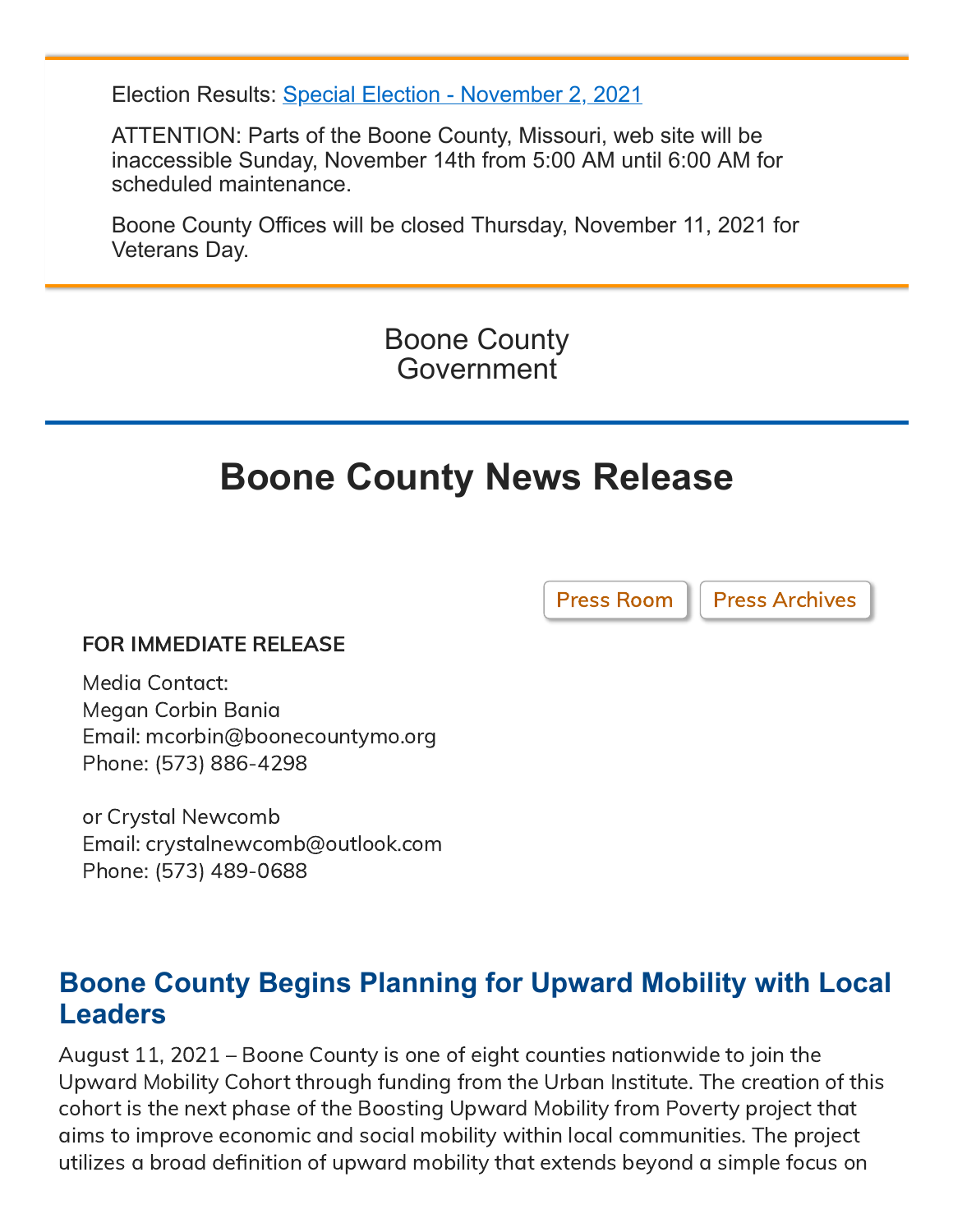economic success to recognize the critical importance of power and autonomy and being valued in the community to more fully capture people's experiences with upward mobility from poverty. Over the grant period of 18 months, awardees in this cohort receive funding, technical assistance from Urban Institute, and peer learning opportunities within the cohort to help communities with developing an action plan to increase upward mobility and reduce racial inequities.

Through a partnership between Boone County and the Cradle to Career Alliance, residents, community, and organizational leaders convened on August 11, 2021 from 9-11 am at the Atrium to identify and prioritize community needs to boost mobility for those experiencing the most chronic disparities. The group identified priorities by engaging in a data walk, which provides participants with data related to national and local outcomes.

All data has analyzed and presented within the Mobility Metrics utilized by the Urban Institute. This framework utilizes key "Drivers" of community indicators. The Drivers include metrics across three areas which include Strong & Healthy Families, Opportunities to Learn & Earn, and Supportive Communities. Disaggregated data will show outcomes based on race/ethnicity for participants to view and set priorities for the most critical outcomes to change.

Through a community driven process, priorities have been identified and action planning will begin soon within Boone County. Action planning will be facilitated within the community by three local coalitions: Worley Street Roundtable (led by Verna Laboy and Brittany Fatoma); Minority Men's Network (led by Steve Calloway and Keith McIver) and Ms. Brittany Hughes. Each consultant will receive technical support through the County and Cradle to Career Alliance partnership to lead and host planning sessions with their networks, data walk participants, and community leaders as peers working together through their unique experiences and strengths to build. The planning period will likely end by early 2022.

#### About the Urban Institute

The nonprofit Urban Institute is a leading research organization dedicated to developing evidence-based insights that improve people's lives and strengthen communities. For 50 years, Urban has been the trusted source for rigorous analysis of complex social and economic issues; strategic advice to policymakers, philanthropists, and practitioners; and new, promising ideas that expand opportunities for all. Our work inspires effective decisions that advance fairness and enhance the well-being of people and places.

### About Boone County Community Services Department

The mission of Boone County Community Services Department is to support the greatest possible level of independence and self-sufficiency of Boone County residents by promoting their physical, mental and social well-being to cultivate a safe and